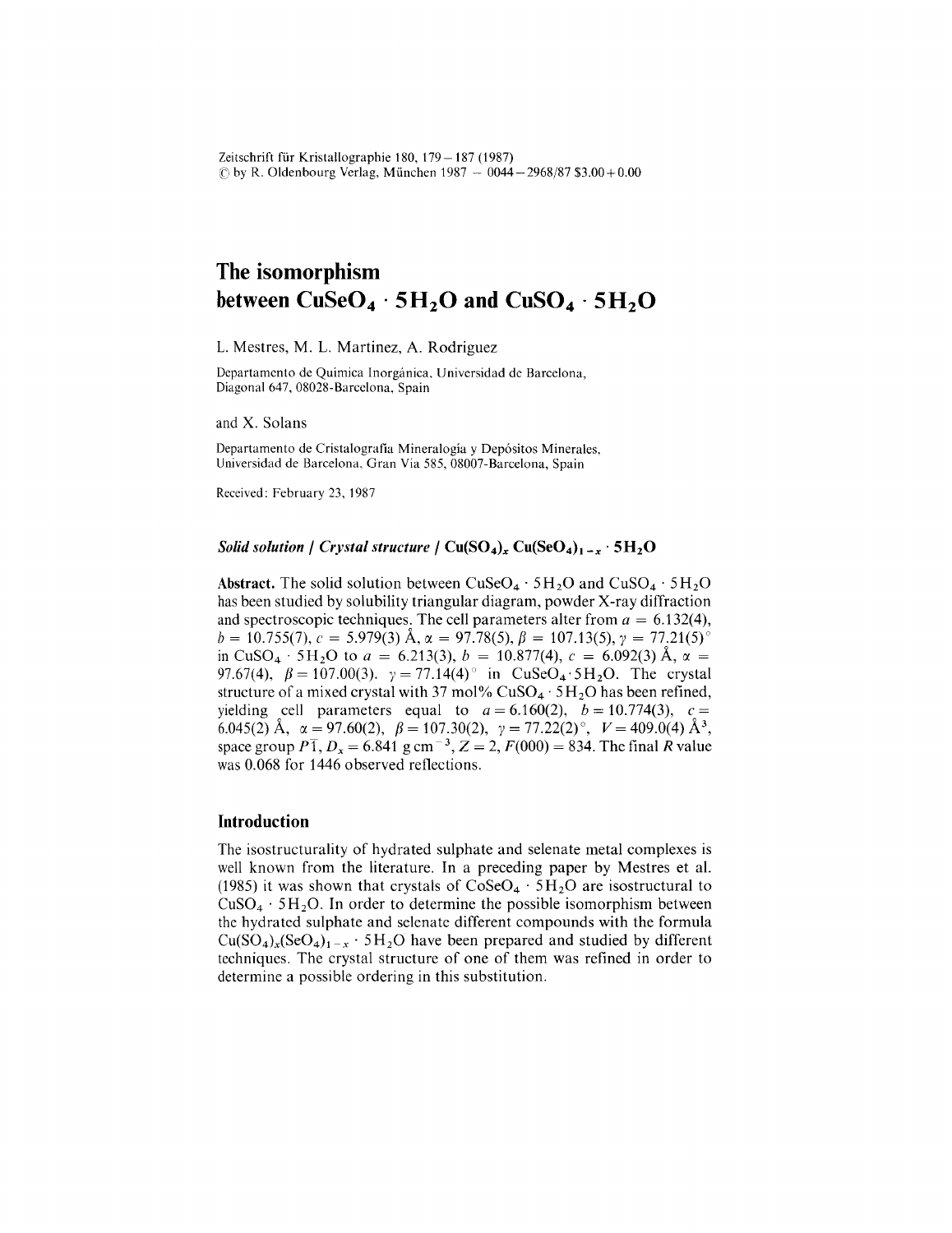| Sample | $\mathcal{X}$ | Saturated solution |                   | Solid (dry)        |                   | Solid, theoretical |                   |
|--------|---------------|--------------------|-------------------|--------------------|-------------------|--------------------|-------------------|
|        |               | CuSeO <sub>4</sub> | CuSO <sub>4</sub> | CuSeO <sub>4</sub> | CuSO <sub>4</sub> | CuSeO <sub>4</sub> | CuSO <sub>4</sub> |
| 0      | 1.0           | 0.0                | 36.7              |                    |                   |                    |                   |
|        | 0.85          | 3.2                | 30.0              | 11.9               | 53.2              | 12.0               | 53.3              |
| 2      | 0.8           | 4.7                | 27.7              | 15.9               | 49.5              | 16.0               | 49.3              |
| 3      | 0.75          | 6.5                | 21.0              | 19.5               | 46.0              | 20.0               | 46.0              |
| 4      | 0.65          | 8.5                | 16.4              | 27.0               | 39.3              | 27.3               | 39.3              |
| 5      | 0.5           | 11.8               | 12.7              | 37.7               | 29.6              | 38.0               | 29.3              |
| 6      | 0.4           | 14.7               | 9.9               | 44.4               | 23.2              | 44.7               | 23.3              |
| 7      | 0.3           | 15.3               | 9.2               | 51.0               | 17.5              | 51.3               | 17.0              |
| 8      | 0.25          | 16.3               | 8.7               | 54.4               | 14.3              | 54.0               | 14.7              |
| 9      | 0.1           | 19.3               | 6.5               | 63.3               | 5.8               | 63.3               | 6.0               |
| 10     | 0             | 27.3               | 0.0               |                    |                   |                    |                   |

Table 1. Composition of samples. Composition of saturated solutions and solid phase (g per 100 g solution). Theoretical values from the triangular diagram.

#### **Experimental**

Crystals of  $Cu(SO<sub>4</sub>)<sub>x</sub>(SeO<sub>4</sub>)<sub>1-x</sub> \cdot 5H<sub>2</sub>O$  were obtained from an aqueous solution of  $CuSO_4 \cdot 5H_2O$  and  $CuSeO_4 \cdot 5H_2O$  in the quantities given in Table 1. Crystals were obtained by slow evaporation at  $30^{\circ}$ C, they were separated from the solution and dried at room temperature. The results of analyses of dry crystals and saturated solutions are shown in Table 1. The analyses of copper and selenium were made by atomic absorption (Pye-UNICAM, S.P. 1900 and Varaian 875, respectively), while the sulphur analyses were from gravimetry.

The IR spectra were measured on a Beckman IR-20 spectrophotometer. The X-ray powder diffraction was made in an automatic Siemens D500- DA-COMP diffractometer, using CuKa radiation, Ni-filtered, with a scan speed equal to  $1/20$  min<sup>-1</sup> and a  $\theta$  range between 5 and 30<sup>o</sup>.

An equidimensional mixed crystal  $(0.1 \times 0.1 \times 0.1 \text{ mm})$  was selected and mounted on a Philips PW-1100 four-circle diffractometer. Unit-cell parameters were determined from 25 reflections ( $4 \le \theta \le 12^{\circ}$ ) and refined by least-squares. Intensities were collected with graphite monochromatized  $M\alpha K\alpha$  radiation, using the  $\omega$ -scan technique, with scan width of 0.8°, and scan speed of  $0.03^{\circ}$  s<sup>-1</sup>. 1532 reflections were measured in the range  $2 \le \theta \le 25$ °; 1446 of which were assumed as observed applying the condition  $I \geq 2.5 \sigma(I)$ . Three intensities were measured every 2 h as orientation and intensity control. A significant intensity decay was not observed. Lorentz-polarization and absorption corrections were made.

The structure was solved by isomorphous replacement from the atomic coordinates of  $CoSeO<sub>4</sub> \cdot 5H<sub>2</sub>O$  crystal structure and refined by full-matrix least-squares procedures using the SHELX76 computer program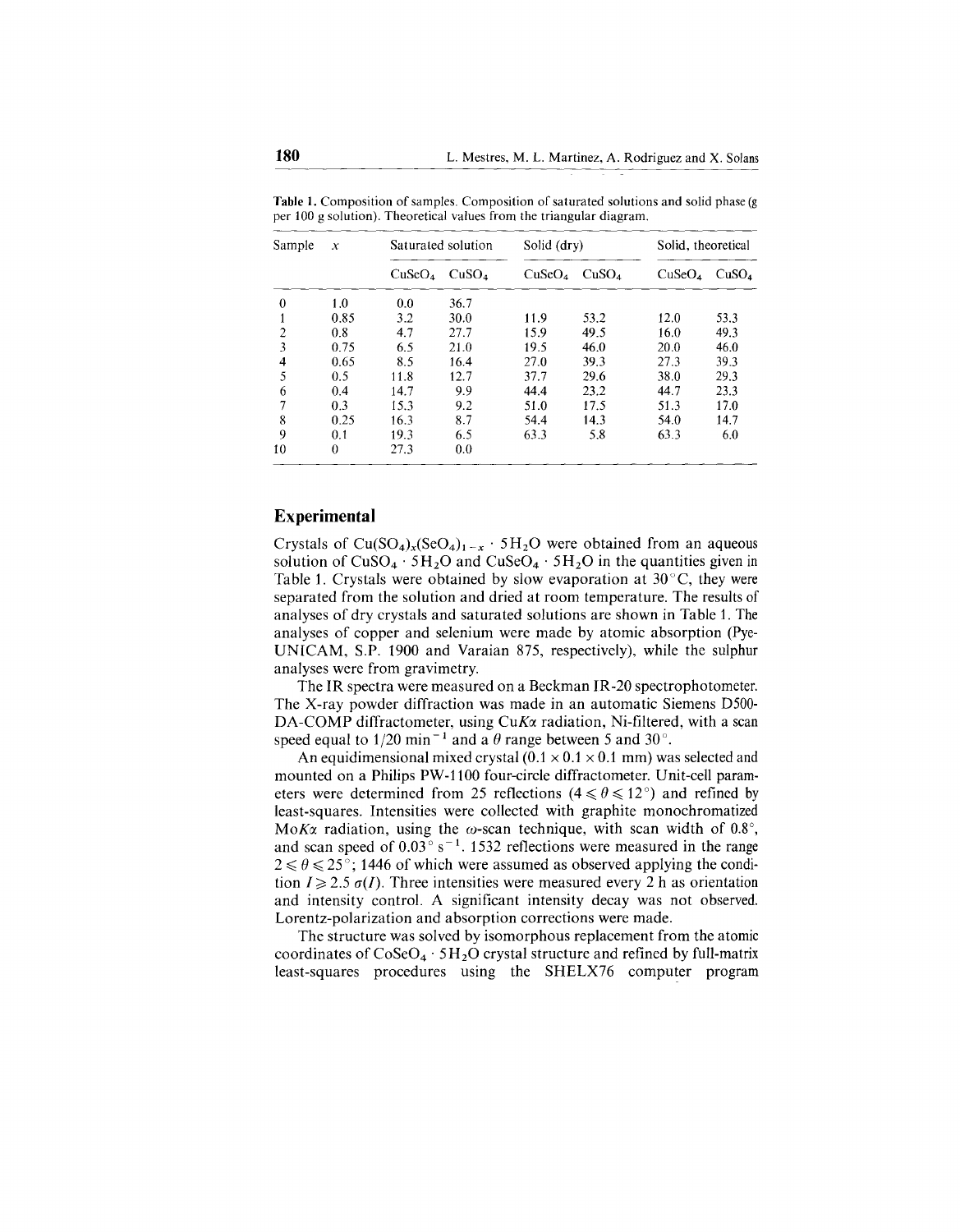

(Sheldrick, 1976). The function minimized was  $\sum w||F_0| - |F_c||^2$ , where  $w =$  $(\sigma^2(F_o) + 0.0099 |F_o|^2)^{-1}$ . Nine hydrogen atoms were obtained from a difference synthesis and refined with an overall isotropic temperature factor. The remaining atoms were refined anisotropically. Occupancy factors of S and Se atoms were refined, obtaining the final values of  $0.37(1)$ and  $0.63(1)$ , respectively. The final *R* factor was  $0.068$  ( $wR = 0.086$ ), for all observed reflections Weissenberg photographs of the crystal used in the crystal structure determination were carried out on a Enraf-Nonius camera. The photographs do not show extra diffraction peaks.

### **Study** of the  $CuSO_4 - CuSeO_4 - H_2O$  system

Figure 1 presents the triangular diagram. Figure 2 shows the variation of IR spectra, where the variation of  $v(S - O)$  and  $v(Se - O)$  for each sample can be observed.

The identification of the obtained solid phases was performed by X-ray powder analyses. The indexing was carried out from the results of  $CoSeO<sub>4</sub>$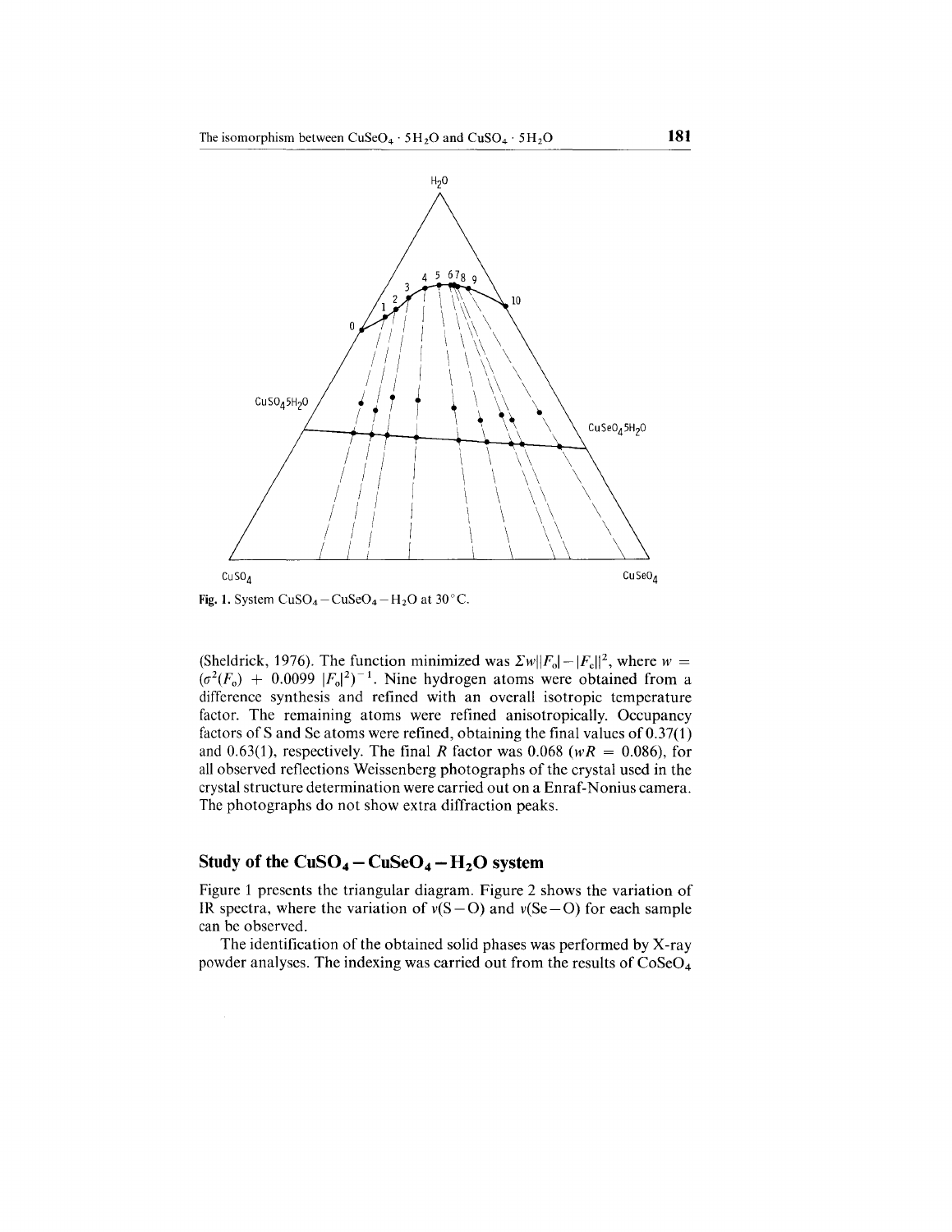

Fig. 2. IR spectra of the samples.

 $.5H<sub>2</sub>O$ . Cell parameters for each phase were refined by full-matrix leastsquares methods from the cell parameters of  $\text{CoSeO}_4 \cdot 5\text{H}_2\text{O}$ . The computer program used was AFFMAIL (Stewart, 1970). The function minimized was  $|d_{o}-d_{c}|^{2}$ . Overlapped peaks were omitted in the refinement. The obtained cell parameters are listed in Table 2. They agree with the IR spectroscopic data.

In order to determine the homogeneity of the substitution between the  $SO_4^{2-}$  and  $SeO_4^{2-}$  ions a linear regression of cell parameters and cell volume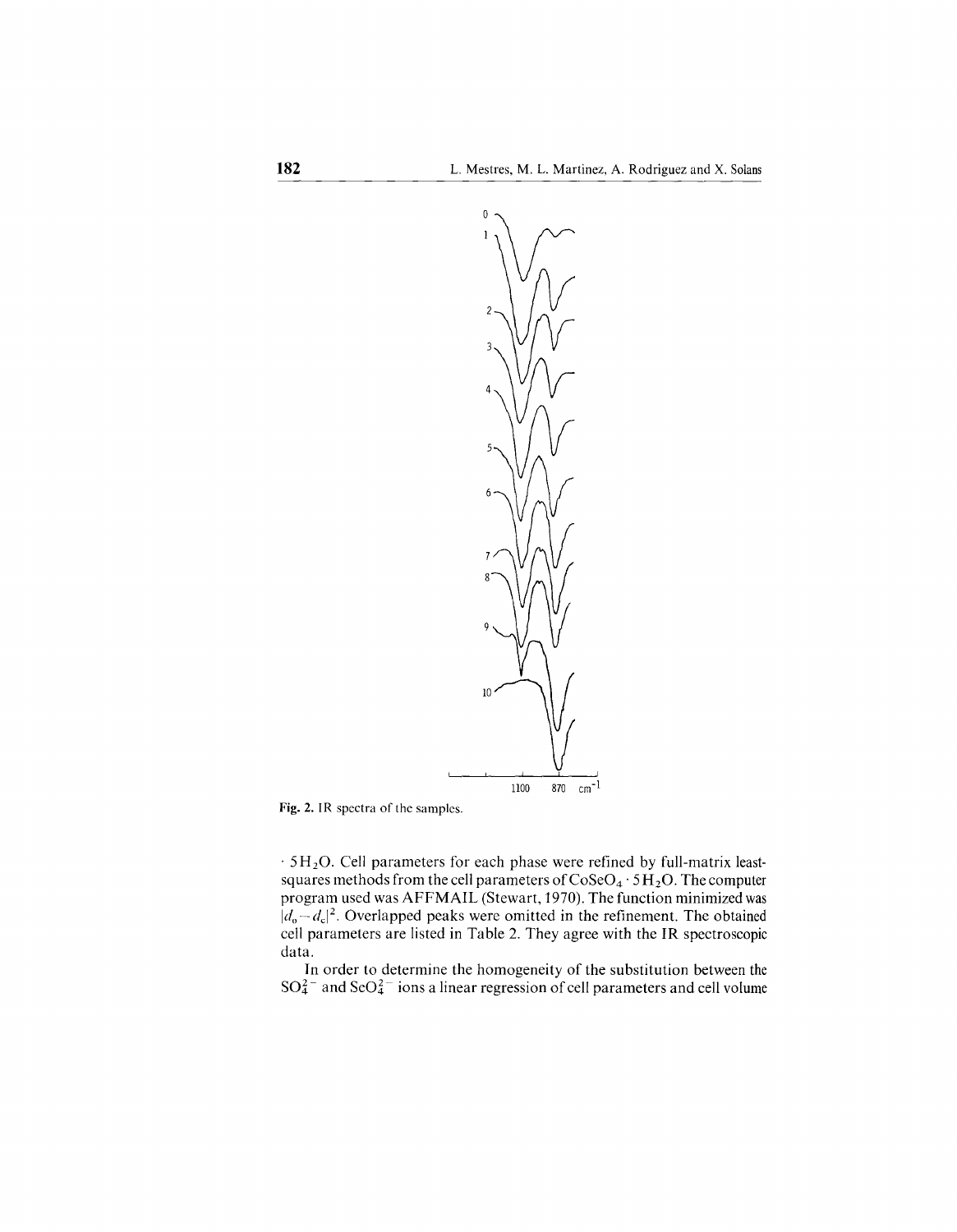| $X_{\text{CuSO}_4}$ | a        |           |          | α        |           |          |          |     | NP |
|---------------------|----------|-----------|----------|----------|-----------|----------|----------|-----|----|
| 1.00                | 6.132(4) | 10.755(7) | 5.979(3) | 97.78(5) | 107.13(5) | 77.21(5) | 366.4(7) | 2.7 | 32 |
| 0.85                | 6.144(3) | 10.762(4) | 5.996(3) | 97.62(4) | 107.20(4) | 77.38(3) | 368.6(4) | 2.2 | 41 |
| 0.80                | 6.158(3) | 10.753(3) | 6.004(2) | 97.61(3) | 107.34(3) | 77.45(3) | 369.4(2) | 2.5 | 45 |
| 0.75                | 6.157(2) | 10.760(3) | 6.005(3) | 97.60(3) | 107.08(3) | 77.31(2) | 370.0(1) | 1.9 | 42 |
| 0.65                | 6.156(2) | 10.778(3) | 6.015(2) | 97.68(3) | 107.10(3) | 77.31(3) | 371.1(1) | 2.3 | 47 |
| 0.50                | 6.177(2) | 10.820(3) | 6.039(2) | 97.66(3) | 107,20(3) | 77.21(3) | 375.0(1) | 2.0 | 45 |
| 0.40                | 6.190(3) | 10.826(3) | 6.042(3) | 97.62(4) | 107.16(4) | 77.21(3) | 376.3(1) | 2.5 | 45 |
| 0.30                | 6.193(2) | 10.831(2) | 6.056(2) | 97.61(3) | 107.14(2) | 77.17(2) | 377.6(1) | 1.7 | 47 |
| 0.26                | 6.209(2) | 10.862(3) | 6.064(2) | 97.70(3) | 107.13(3) | 77.27(3) | 380.2(1) | 1.8 | 50 |
| 0.11                | 6.207(2) | 10.878(5) | 6.079(2) | 97.68(4) | 106.98(3) | 77.10(3) | 381.6(4) | 2.5 | 50 |
| $0.00 -$            | 6.213(3) | 10.877(4) | 6.092(3) | 97.67(4) | 107.00(3) | 77.14(4) | 382.8(4) | 2.2 | 39 |

Table 2. Cell parameters and volume for each member of solid solution (NP = number of peaks used in the cell parameters determination).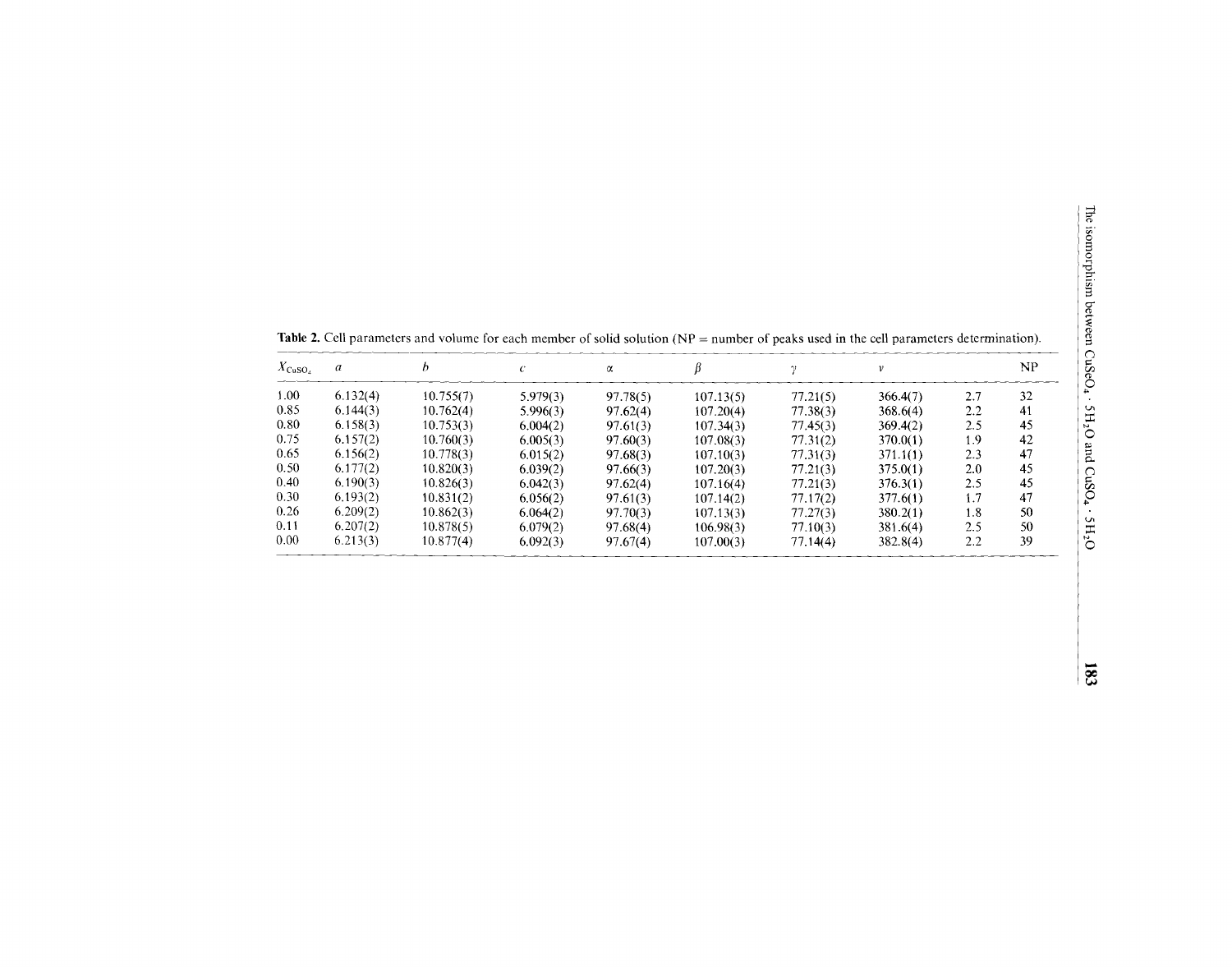| Regression equation          | Largest<br>deviation | $\ln x$ |  |  |
|------------------------------|----------------------|---------|--|--|
| $a = -0.085 x + 6.219$       | $-0.012$             | 0.26    |  |  |
| $b = -0.149 x + 10.885$      | $-0.018$             | 1.00    |  |  |
| $c = -0.112 x + 6.091$       | 0.004                | 0.40    |  |  |
| $\alpha = 0.01 \times 97.65$ | $-0.12$              | 1.00    |  |  |
| $\beta = 0.18 \times 107.04$ | $-0.16$              | 0.80    |  |  |
| $y = 0.23 \t x + 77.14$      | 0.15                 | 1.00    |  |  |
| $V = -17.39 \times 14.383.3$ | $-1.4$               | 1.00    |  |  |

**Table** 3. Regression linear equations, and largest deviation from linearity.

**Table 4.** S(or Se) – Cu interatomic distance in  $\hat{A}$  for each member of solid solution, and regression linear equation.

| $X_{\rm CuSO_4}$ |       | $d_1$ (Se – Cu) $d_2$ (S – Cu) |   |  |
|------------------|-------|--------------------------------|---|--|
| 1.00             | 3.555 | 3.506                          |   |  |
| 0.85             | 3.561 | 3.517                          |   |  |
| 0.80             | 3.562 | 3.517                          |   |  |
| 0.75             | 3.565 | 3.518                          |   |  |
| 0.65             | 3.570 | 3.521                          |   |  |
| 0.50             | 3.577 | 3.536                          | ٠ |  |
| 0.40             | 3.581 | 3.539                          |   |  |
| 0.30             | 3.584 | 3.543                          |   |  |
| 0.26             | 3.598 | 3.549                          |   |  |
| 0.11             | 3.600 | 3.555                          |   |  |
| 0.00             | 3.604 | 3.557                          |   |  |
|                  |       |                                |   |  |

 $d_1 = -0.052 x + 3.604$ ;  $d_2 = -0.053 x + 3.560$ .

**Table 5.** Atomic coordinates ( $\times 10^4$ ) of Cu(SO<sub>4</sub>)<sub>0.37</sub>(SeO<sub>4</sub>)<sub>0.63</sub> · 5H<sub>2</sub>O ( $B_{eq} = 8 \pi^2/3 u_{ij}$  $a_i^* a_j^* a_i a_j$ ).

|       | $\boldsymbol{x}$ | у        | z            | $B_{ea}$ |
|-------|------------------|----------|--------------|----------|
| Cu(1) | 10000            | $\Omega$ | $\bf{0}$     | 1.47(4)  |
| Cu(2) | 5000             | 5000     | $\mathbf{0}$ | 1.42(5)  |
| Se    | 9897(2)          | 2862(1)  | 3785(2)      | 1.07(6)  |
| S.    | 9955(26)         | 2890(10) | 3771(26)     | 8.0(1)   |
| O(1)  | 11035(7)         | 1462(4)  | 3274(8)      | 2.5(2)   |
| O(2)  | 9586(7)          | 3008(4)  | 6293(7)      | 2.2(2)   |
| O(3)  | 11462(9)         | 3777(5)  | 3649(8)      | 2.6(2)   |
| O(4)  | 7481(8)          | 3181(4)  | 1985(8)      | 2.4(2)   |
| OW(1) | 1823(7)          | 716(4)   | $-1512(7)$   | 2.0(2)   |
| OW(2) | 7135(8)          | 1176(4)  | $-1467(8)$   | 2.3(2)   |
| OW(3) | 5360(7)          | 4061(5)  | $-2912(8)$   | 2.7(2)   |
| OW(4) | 2462(9)          | 4189(6)  | $-187(8)$    | 2.9(2)   |
| OW(5) | 5713(7)          | 1218(4)  | 3721(8)      | 2.4(2)   |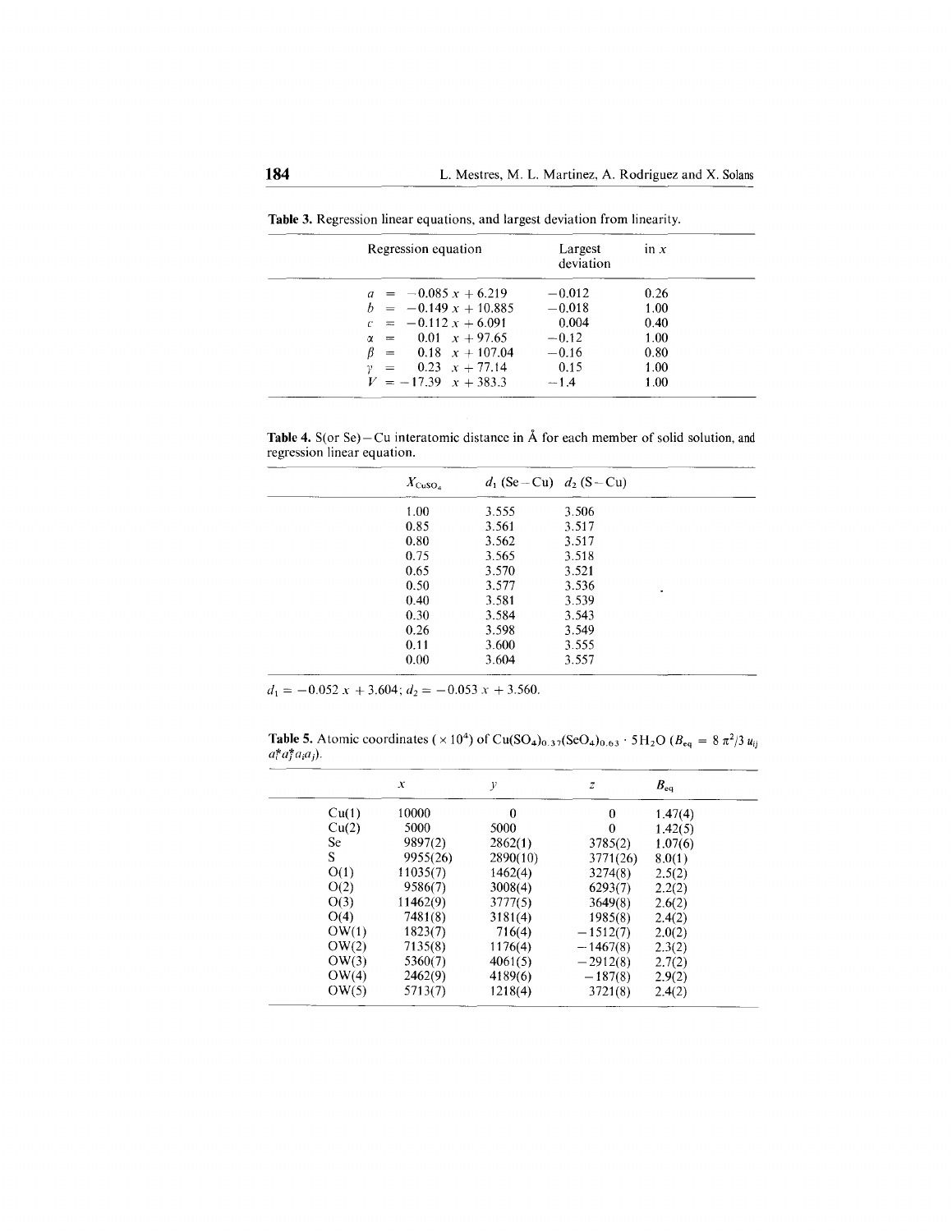Table 6. Anisotropic thermal parameters ( $\times 10^4$ ) of Cu(SO<sub>4</sub>)<sub>0.37</sub>(SeO<sub>4</sub>)<sub>0.63</sub> · 5H<sub>2</sub>O. The temperature factor is in the form  $\exp(-2\pi u_{ij}h_i h_j a_i^* a_j^*$ 

|       | $U_{11}$  | $U_{22}$ | $U_{33}$ | $U_{23}$   | $U_{13}$  | $U_{12}$   |
|-------|-----------|----------|----------|------------|-----------|------------|
| Cu(1) | 110(6)    | 59(5)    | 344(6)   | $-37(4)$   | 5(4)      | $-34(4)$   |
| Cu(2) | 99(6)     | 104(6)   | 306(6)   | $-91(4)$   | 7(4)      | $-83(4)$   |
| Se -  | 46(7)     | 81(10)   | 230(7)   | $-73(6)$   | $-34(4)$  | $-55(5)$   |
| S.    | 1232(206) | 422(58)  | 983(154) | $-385(55)$ | 60(80)    | 161(55)    |
| O(1)  | 195(20)   | 180(18)  | 443(23)  | $-171(16)$ | $-54(16)$ | $-43(15)$  |
| O(2)  | 205(21)   | 135(19)  | 432(25)  | $-185(17)$ | 54(17)    | $-98(16)$  |
| O(3)  | 341(25)   | 199(24)  | 411(25)  | $-210(19)$ | 69(19)    | $-189(20)$ |
| O(4)  | 266(24)   | 157(21)  | 370(22)  | $-70(18)$  | $-62(18)$ | $-29(18)$  |
| OW(1) | 225(21)   | 90(19)   | 406(22)  | $-54(17)$  | 32(16)    | $-28(15)$  |
| OW(2) | 235(20)   | 134(20)  | 438(23)  | $-183(17)$ | 81(18)    | $-63(17)$  |
| OW(3) | 114(19)   | 380(29)  | 412(24)  | $-255(21)$ | 10(16)    | $-15(18)$  |
| OW(4) | 306(25)   | 519(32)  | 283(23)  | $-185(21)$ | 25(18)    | $-287(24)$ |
| OW(5) | 150(19)   | 140(20)  | 547(27)  | $-211(19)$ | 29(18)    | $-68(16)$  |

Table 7. Bond lengths in Å and angles in degrees for  $Cu(SO<sub>4</sub>)<sub>0.37</sub>(SeO<sub>4</sub>)<sub>0.63</sub> · 5H<sub>2</sub>O.$ 

| $O(1) - Cu(1)$  | 2.382(4) | $OW(1) - Cu(1) - O(1)$  | 88.5(2)   |
|-----------------|----------|-------------------------|-----------|
| $OW(1) - Cu(1)$ | 1.968(4) | $OW(2) - Cu(1) - O(1)$  | 93.2(2)   |
| $OW(2) - Cu(1)$ | 1.970(4) | $OW(2) - Cu(1) - OW(1)$ | 91.8(2)   |
| $O(4) - Cu(2)$  | 2.413(1) | $OW(3) - Cu(2) - O(4)$  | 87.6(2)   |
| $OW(3) - Cu(2)$ | 1.958(4) | $OW(4) - Cu(2) - O(4)$  | 86.4(2)   |
| $OW(4)-Cu(2)$   | 1.922(5) | $OW(4) - Cu(2) - OW(3)$ | 89.8(2)   |
| $O(1) - Se$     | 1.548(4) | $O(2) - Se - O(1)$      | 108.7(2)  |
| $O(2) - Se$     | 1.567(4) | $O(3) - Se - O(1)$      | 110.1(2)  |
| $O(3) - Se$     | 1.549(5) | $O(3) - Se - O(2)$      | 109.2(2)  |
| $O(4) - Se$     | 1.558(4) | $O(4) - Se - O(1)$      | 109.1(2)  |
| $O(1) - S$      | 1.56(1)  | $O(4) - Se - O(2)$      | 109.5(2)  |
| $O(2) - S$      | 1.59(2)  | $O(4) - Se - O(3)$      | 110.3(3)  |
| $O(3) - S$      | 1.49(2)  | $O(2) - S - O(1)$       | 106.7(9)  |
| $O(4) - S$      | 1.58(2)  | $O(3) - S - O(1)$       | 112.3(10) |
|                 |          | $O(3) - S - O(2)$       | 110.7(8)  |
|                 |          | $O(4) - S - O(1)$       | 107.4(7)  |
|                 |          | $O(4) - S - O(2)$       | 107.3(10) |
|                 |          | $O(4) - S - O(3)$       | 112.2(9)  |
|                 |          | $Se-O(1)-Cu(1)$         | 130.6(2)  |
|                 |          | $S - O(1) - Cu(1)$      | 131.1(6)  |
|                 |          | $Se-O(4)-Cu(2)$         | 138.3(3)  |
|                 |          | $S - O(4) - Cu(2)$      | 136.7(5)  |
|                 |          |                         |           |

has been carried out. The results are given in Table 3. The largest deviation from the linearity are within three times the highest standard deviation, so we assume the substitution to be homogeneous.

The linear variation of the cell parameters produces a linear variation in the  $Cu-S$  or Se interionic lengths (Table 4). The two distances corre-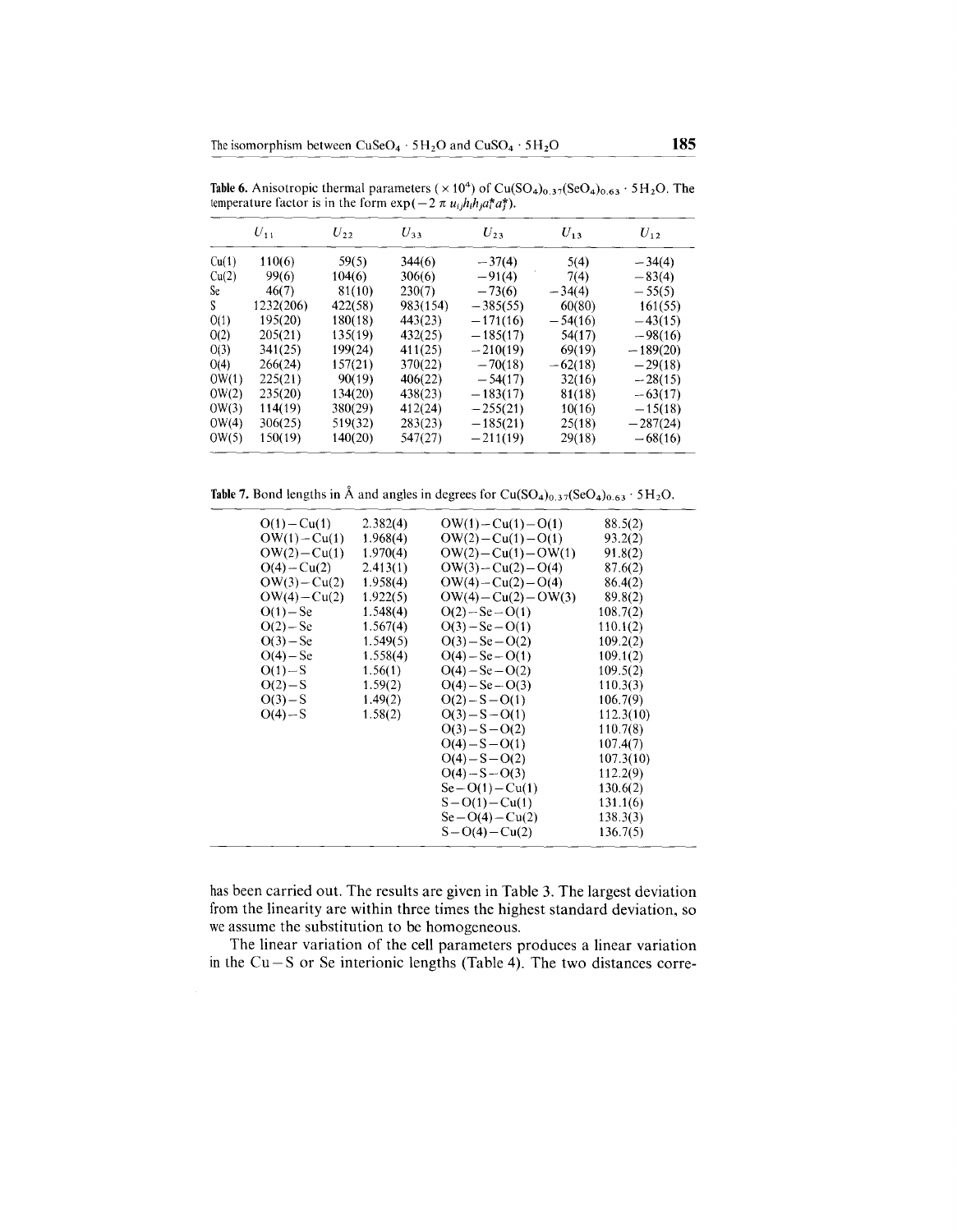

Fig. 3. Crystal structure of Cu(SO<sub>4</sub>)<sub>0.37</sub>(SeO<sub>4</sub>)<sub>0.63</sub> · 5H<sub>2</sub>O.

Table 8. Hydrogen bond distances (Å) and distance between hydrogen and acceptor atoms.

| $O(W5) \dots O(1)$           | (i)   | 3.056(6) |         |  |
|------------------------------|-------|----------|---------|--|
| $O(W3)$ - $O(2)$             | (ii)  | 2.978(6) |         |  |
| $O(W4) - H(OW4) \dots O(2)$  | (iii) | 2.814(6) | 2.10(2) |  |
| $O(W3) -  O(3)$              | (iii) | 2.873(6) |         |  |
| $O(W4) - H(OW4) \dots O(3)$  | (i)   | 2.717(6) | 2.10(2) |  |
| $O(W2) -  O(4)$              | (iv)  | 2.794(6) |         |  |
| $O(W5)$ - $O(4)$             | (iv)  | 3.063(6) |         |  |
| $O(W1) - H(OW1)$ $O(W2)$     | (v)   | 2.735(6) | 2.49(2) |  |
| $O(W1) - H(OW1) \dots O(W5)$ | (v)   | 2.812(6) | 2.44(6) |  |
|                              |       |          |         |  |

Symmetry code: (i)  $x-1$ ,  $y$ ,  $z$ ; (ii)  $x$ ,  $y$ ,  $z-1$ ; (iii)  $x-1$ ,  $y$ ,  $z-1$ ; (iv)  $x$ ,  $y$ ,  $z$  (v)  $2-x$ , *-y,-z.*

spond to lengths between the S or Se atoms to non-symmetry-equivalent sites of the Cu atom. The slope of regression distance is the same for both lengths.

## The **crystal structure** of  $Cu(SO<sub>4</sub>)<sub>0.37</sub>(SeO<sub>4</sub>)<sub>0.63</sub> · 5H<sub>2</sub>O$

In order to corroborate the preceding result, the crystal structure analysis of a sample was carried out as described above. Atomic parameters, anisotropic thermal parameters and bond lengths and angles are listed in Tables  $5 - 7$ , respectively.

The two crystallographic different Cu atoms are octahedrically coordinated by four water oxygen atoms and two sulfate or selenate oxygen atoms. They share corners with the coordination tetrahedra around the Sor Se atoms to form chains of alternating octahedra and tetrahedra extending